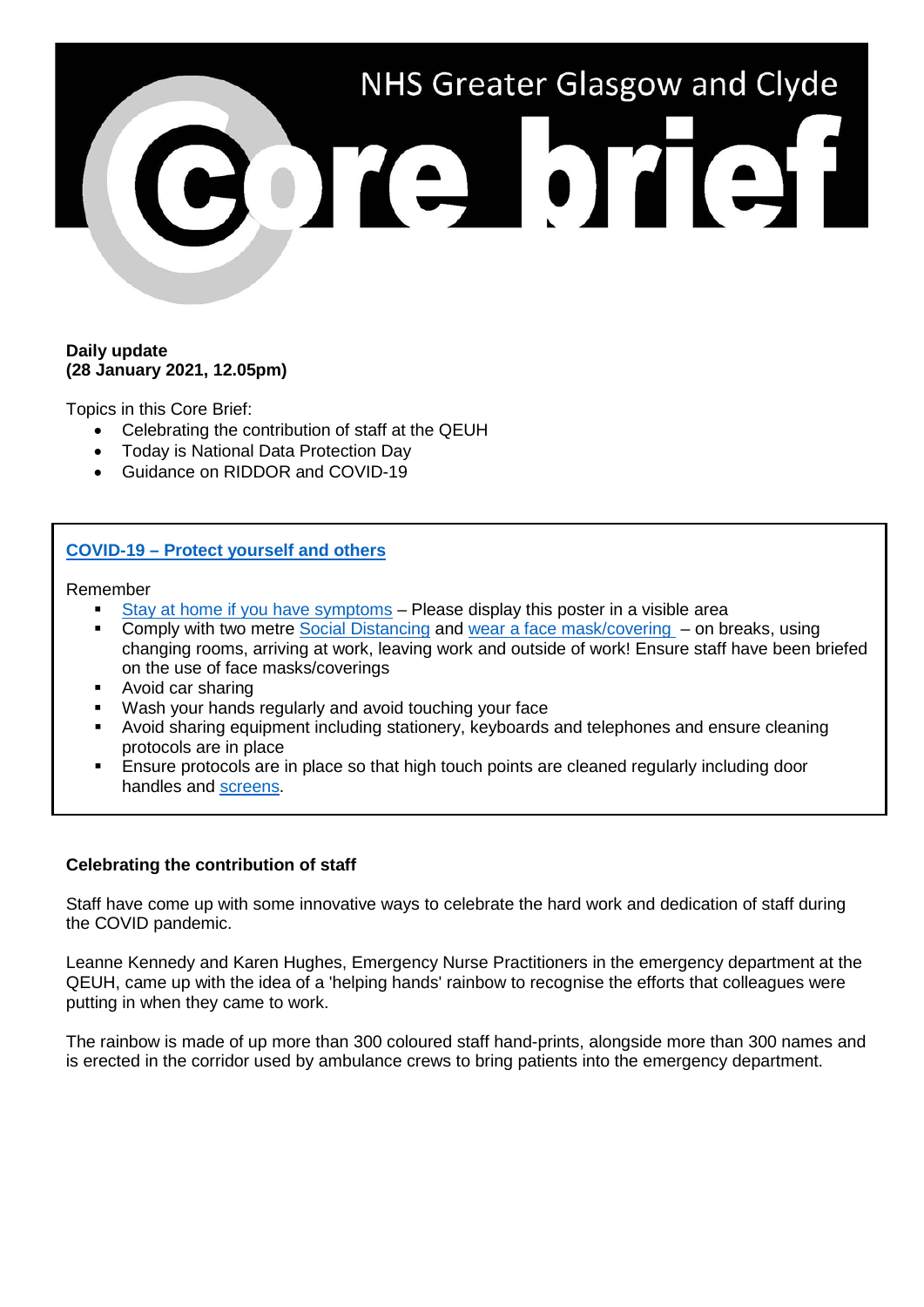

# **Today is National Data Protection Day**

Data Protection Day is an opportunity to reflect on how data is used. Whether this is data we have access to at work or our own personal data, it is an opportunity to take a moment to think about what data you share with others and how you do this.

NHSGGC places great importance on managing its data and has a number of measures in place to ensure staff are aware of their obligations to keep data secure and confidential. This includes Information Governance and IT Security Policies, mandatory data protection training for all staff and an Information Asset Register, so we know the data we hold and where this is kept. Links to IG policies and associated guidance and training resources and the Information Asset Register can be found [here.](http://www.staffnet.ggc.scot.nhs.uk/Corporate%20Services/eHealth/PoliciesandProcedures/Non%20Clinical%20Policies/Pages/InformationGovernanceandInformationTechnologySecurityFramework.aspx)

With both individuals and organisations seeing an increase in attempted attacks on data for fraud and other purposes, data protection and the security of our data is more important than ever. We create data on a daily basis and may share this with others, as appropriate, for a range of purposes such as patient care, planning services or research. As we continue to deal with a national pandemic, it is vital that we share relevant information with other agencies such as Public Health Scotland and National Services Scotland for testing and vaccination purposes.

It is important to understand the purposes for which personal data is collected, used and disclosed. NHSGCG has published both a Patient Privacy Notice and a Staff Privacy Notice. A Privacy Notice informs individuals on the type of data we hold and how we may use this. These Privacy Notices can be found [here](https://www.nhsggc.org.uk/patients-and-visitors/faqs/data-protection-privacy/) and [here.](https://www.nhsggc.org.uk/media/252547/2019-01-22-staff-privacy-notice-final-version.pdf)

If you have any questions for the Data Protection Team on data sharing, training or other resource requirements then please email: [data.protection@ggc.scot.nhs.uk](mailto:data.protection@ggc.scot.nhs.uk)